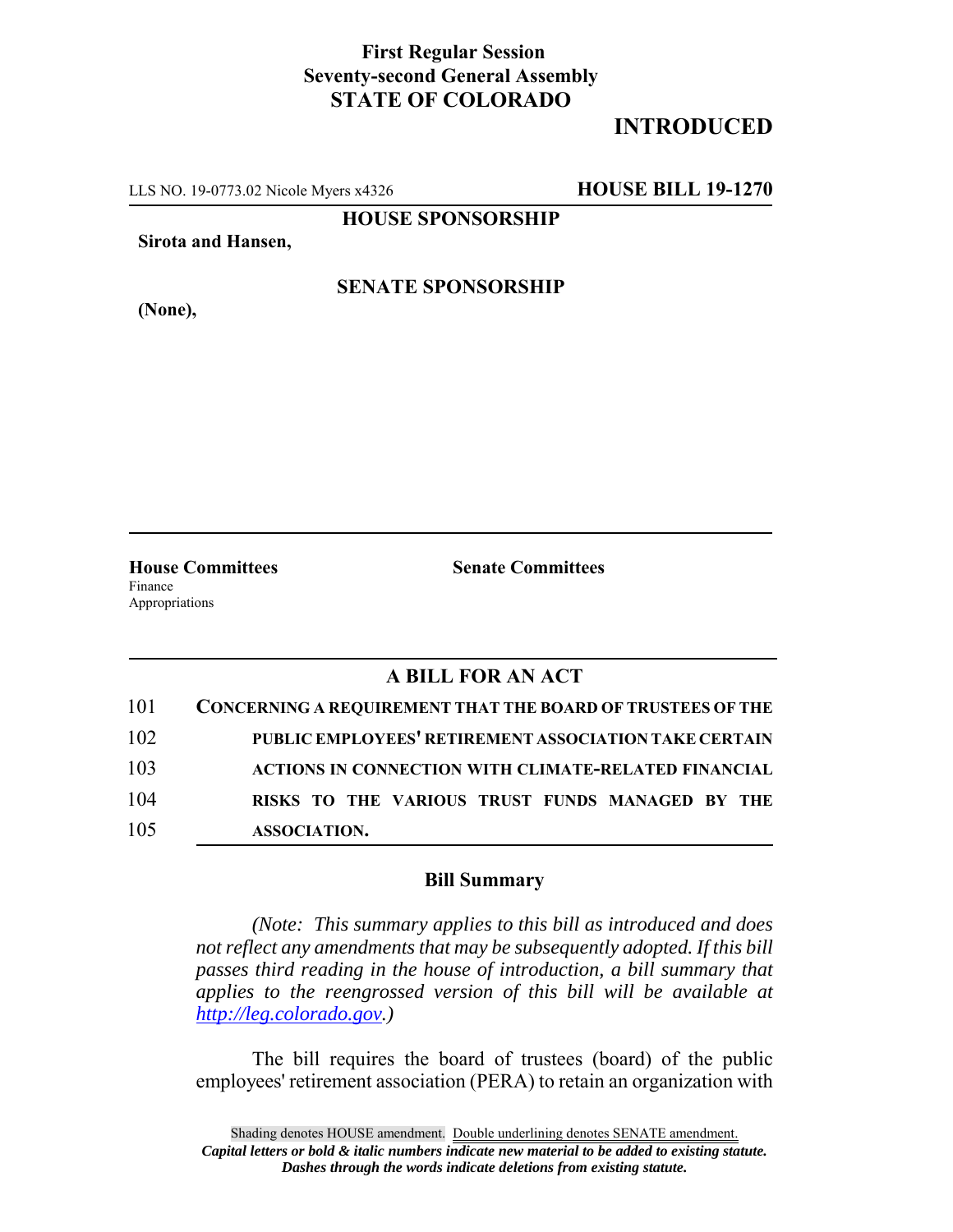experience in public sector pension plans to conduct a study to analyze any climate-related financial risk to the total assets of PERA (fund). The board is required to administer a competitive selection process to solicit unbiased and independent third-party organizations with the necessary credentials to bid for the study and to enter into a contract with the selected organization.

The organization selected by the board is required to include the following in its study:

- ! A comprehensive analysis of the climate-related financial risk of PERA's portfolio and the exposure of the fund to long-term risks;
- ! A summary of climate-related financial risk-related engagement activities undertaken; and
- ! A description of additional action that should be taken, or planned to be taken, by the board to address climate-related financial risk, including a list of proxy votes and shareholder proposals initiated by the board.

The board is required to deliver a report to the general assembly detailing the findings of the organization's analysis.

2 **SECTION 1.** In Colorado Revised Statutes, **add** 24-51-222 as

- 3 follows:
- 

## 4 **24-51-222. Climate-related financial risk analysis - definition.**

 (1) THE BOARD SHALL RETAIN AN ORGANIZATION WITH EXPERIENCE IN PUBLIC SECTOR PENSION PLANS TO CONDUCT A STUDY AS SPECIFIED IN SUBSECTION (2) OF THIS SECTION. THE BOARD SHALL ADMINISTER A COMPETITIVE SELECTION PROCESS AND SOLICIT INDEPENDENT THIRD-PARTY ORGANIZATIONS WITH THE NECESSARY CREDENTIALS TO BID FOR THE STUDY. THE BOARD SHALL SELECT AN ORGANIZATION THAT HAS A HISTORY OF UNBIASED RESULTS AND SHALL NOT SELECT AN ORGANIZATION THAT HAS A KNOWN CONFLICT OF INTEREST THAT MAY 13 INTERFERE WITH ITS ABILITY TO PRODUCE AN OBJECTIVE REPORT. ANY ORGANIZATION THAT RESPONDS TO THE COMPETITIVE SOLICITATION SHALL

<sup>1</sup> *Be it enacted by the General Assembly of the State of Colorado:*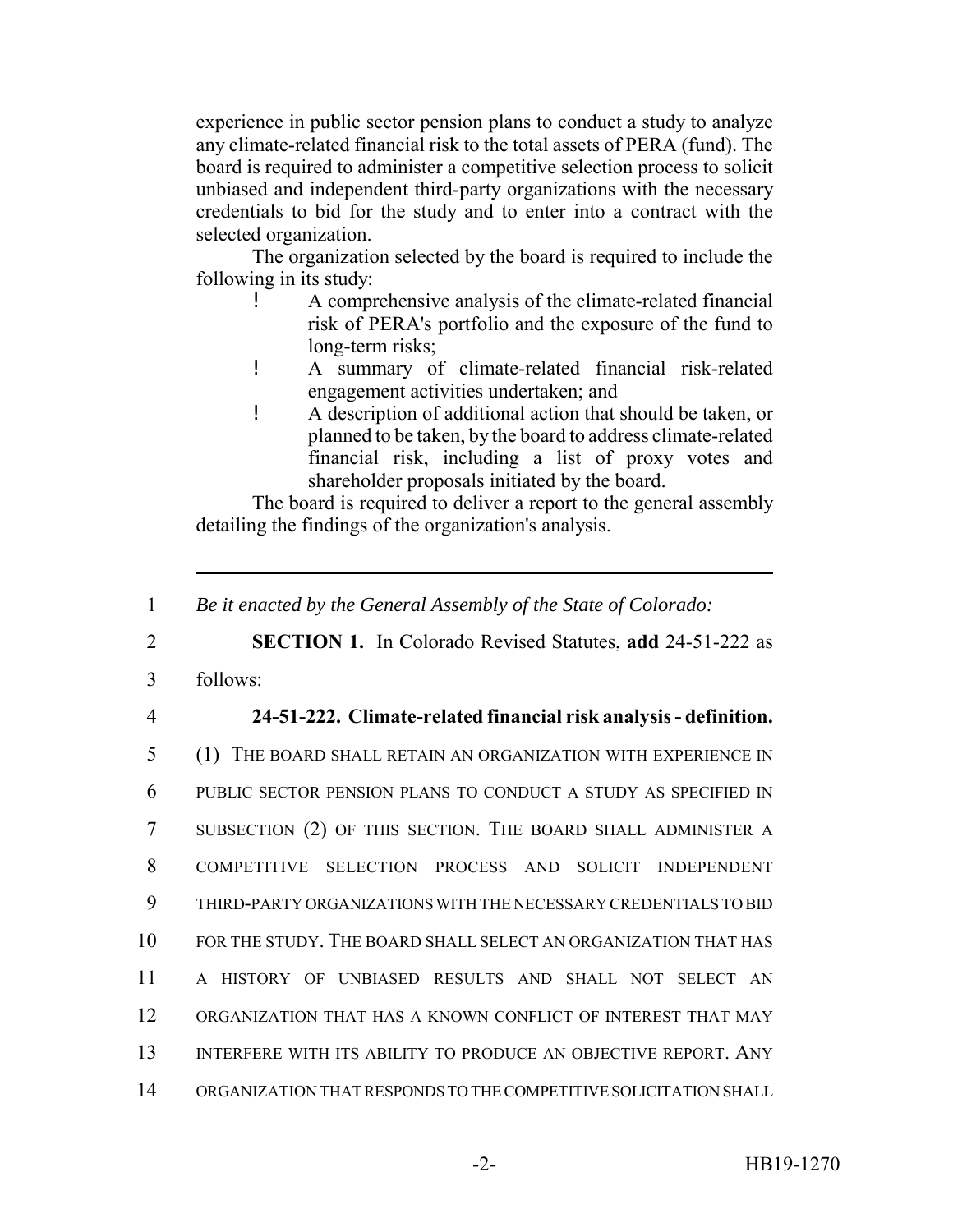DISCLOSE ANY ASSOCIATION THAT IT HAD OR CURRENTLY HAS WITH ANY PUBLICLY TRADED FOSSIL FUEL CORPORATION OR COMPANY, OR ANY SUBSIDIARY, AFFILIATE, OR PARENT OF ANY SUCH CORPORATION OR COMPANY. THE BOARD SHALL ENTER INTO A CONTRACT WITH THE 5 SELECTED ORGANIZATION BY OCTOBER 31, 2019.

 (2) THE ORGANIZATION SELECTED PURSUANT TO SUBSECTION (1) OF THIS SECTION SHALL INCLUDE THE FOLLOWING IN ITS STUDY:

8 (a) A COMPREHENSIVE ANALYSIS OF THE CLIMATE-RELATED FINANCIAL RISK OF THE ASSOCIATION'S PORTFOLIO AND THE EXPOSURE OF 10 THE FUND TO LONG-TERM RISKS;

 (b) A SUMMARY OF CLIMATE-RELATED FINANCIAL RISK-RELATED ENGAGEMENT ACTIVITIES UNDERTAKEN; AND

 (c) A DESCRIPTION OF ADDITIONAL ACTION THAT SHOULD BE TAKEN, OR PLANNED TO BE TAKEN, BY THE BOARD TO ADDRESS CLIMATE-RELATED FINANCIAL RISK, INCLUDING A LIST OF PROXY VOTES AND SHAREHOLDER PROPOSALS INITIATED BY THE BOARD.

 (3) ON OR BEFORE JULY 15, 2020, THE BOARD SHALL DELIVER A REPORT TO THE GENERAL ASSEMBLY DETAILING THE RESULTS OF THE SELECTED ORGANIZATION'S FINDINGS FROM THE STUDY CONDUCTED PURSUANT TO SUBSECTION (2) OF THIS SECTION.

 (4) FOR PURPOSES OF THIS SECTION, "CLIMATE-RELATED FINANCIAL RISK" MEANS RISK THAT MAY INCLUDE MATERIAL FINANCIAL RISK POSED TO THE FUND BY THE EFFECTS OF THE CHANGING CLIMATE, SUCH AS INTENSE STORMS, RISING SEA LEVELS, HIGHER GLOBAL TEMPERATURES, ECONOMIC DAMAGES FROM CARBON EMISSIONS, AND OTHER FINANCIAL AND TRANSITION RISKS DUE TO PUBLIC POLICIES TO ADDRESS CLIMATE CHANGE, SHIFTING CONSUMER ATTITUDES, AND